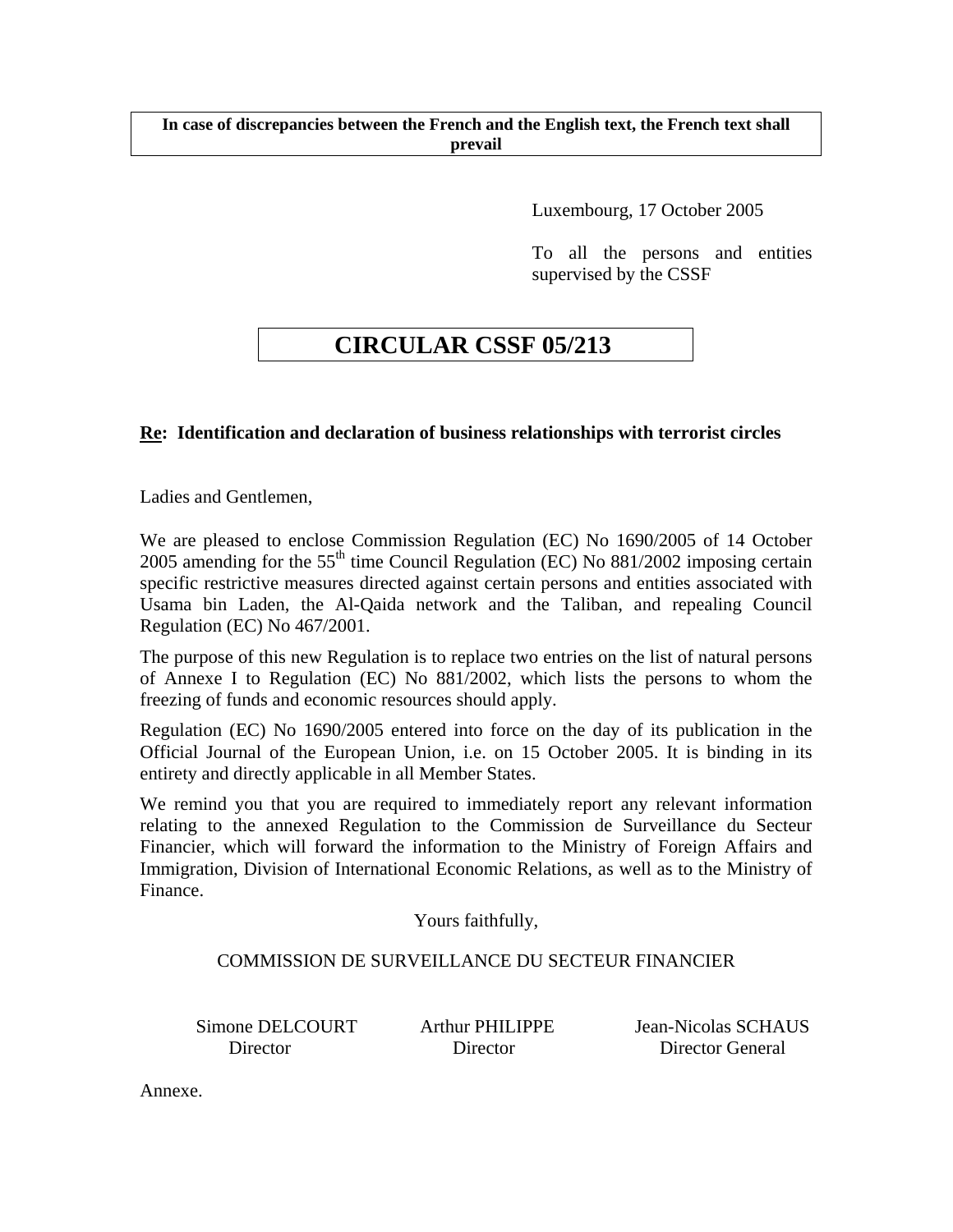#### **COMMISSION REGULATION (EC) No 1690/2005**

#### **of 14 October 2005**

**amending for the 55th time Council Regulation (EC) No 881/2002 imposing certain specific restrictive measures directed against certain persons and entities associated with Usama bin Laden, the Al-Qaida network and the Taliban, and repealing Council Regulation (EC) No 467/2001**

THE COMMISSION OF THE EUROPEAN COMMUNITIES,

Having regard to the Treaty establishing the European Community,

Having regard to Council Regulation (EC) No 881/2002 imposing certain specific restrictive measures directed against certain persons and entities associated with Usama bin Laden, the Al-Qaida network and the Taliban, and repealing Council Regulation (EC) No 467/2001 prohibiting the export of certain goods and services to Afghanistan, strengthening the flight ban and extending the freeze of funds and other financial resources in respect of the Taliban of Afghanistan  $(1)$ , and in particular Article 7(1), first indent, thereof,

#### Whereas:

- (1) Annex I to Regulation (EC) No 881/2002 lists the persons, groups and entities covered by the freezing of funds and economic resources under that Regulation.
- (2) On 6 October 2005, the Sanctions Committee of the United Nations Security Council decided to supplement

the data concerning two individuals added on 29 September 2005 to the list of persons groups and entities to whom the freezing of funds and economic resources should apply. Annex I should therefore be amended accordingly.

(3) In order to ensure that the measures provided for in this Regulation are effective, this Regulation must enter into force immediately,

HAS ADOPTED THIS REGULATION:

#### *Article 1*

Annex I to Regulation (EC) No 881/2002 is hereby amended as set out in the Annex to this Regulation.

#### *Article 2*

This Regulation shall enter into force on the day of its publication in the *Official Journal of the European Union*.

This Regulation shall be binding in its entirety and directly applicable in all Member States.

Done at Brussels, 14 October 2005.

*For the Commission* Eneko LANDÁBURU *Director-General of External Relations*

<sup>(</sup> 1) OJ L 139, 29.5.2002, p. 9. Regulation as last amended by Commission Regulation (EC) No 1629/2005 (OJ L 260, 6.10.2005, p. 9).